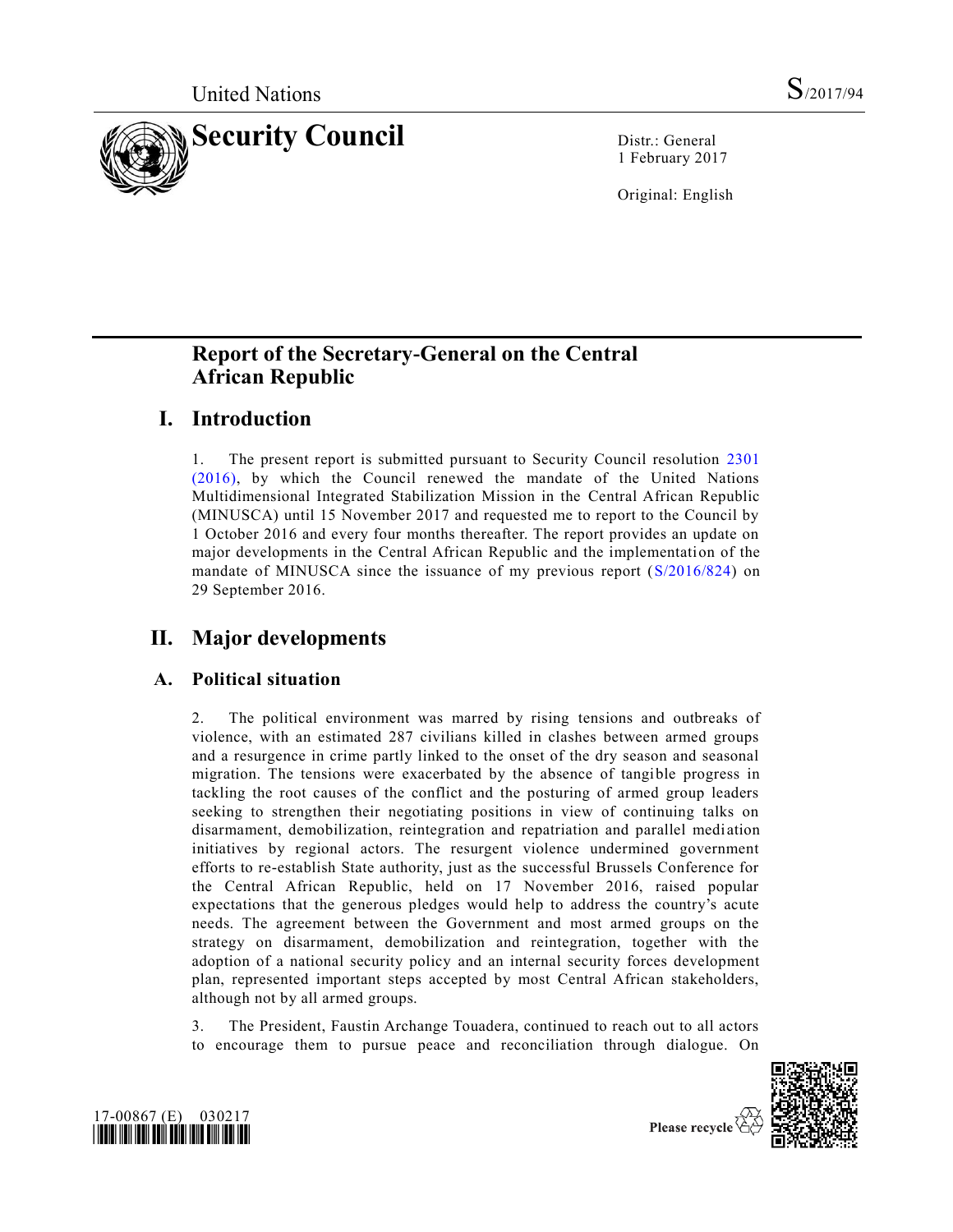12 October, he convened the first meeting of the Consultative Follow-up Committee on Disarmament, Demobilization, Reintegration and Repatriation, which was attended by 11 of the 14 main armed groups. The Front populaire pour la renaissance de la Centrafrique (FPRC), Maxime Mokom's anti-balaka group and the Retour, réclamation, réhabilitation (3R) group boycotted the process, although the lastmentioned later joined the Committee. Following the outbreak of violence in Kaga Bandoro between ex-Séléka and anti-balaka groups on 12 October, the President travelled with my Special Representative to the area and met a wide range of actors, including armed group representatives. While delivering a message of peace, he underscored that those responsible for the violence would be held accountable.

4. Efforts to reunite the ex-Séléka continued. The movement held a general assembly on 18 and 19 October in Bria, with the participation of FPRC, the Rassemblement patriotique pour le renouveau de la Centrafrique (RPRC) and dissidents from the Union pour la paix en Centrafrique (UPC). At the assembly, RPRC agreed to join ranks under a unified command led by the FPRC first vice president, Noureddine Adam. The Mouvement patriotique pour la Centrafrique (MPC) and UPC boycotted the event. In the assembly's final declaration, the participants called for dialogue with the Government and expressed the group's intention to exercise authority in areas under its control. The Organization of Islamic Cooperation subsequently convened a meeting in Sido, Chad, on 30 and 31 October, during which it discussed with representatives of FPRC, MPC and RPRC possible approaches in negotiating with the Government. UPC rebuffed the invitation to attend the meeting. The UPC refusal to join the ranks of the FPRC coalition and its expansion in the east sparked clashes between the two groups in Ouaka and Hautte-Kotto prefectures.

5. The political situation in Bangui, although generally calm, was affected by violent demonstrations on 24 October. Subsequently, on 28 October, the President met representatives of civil society, political parties, the private sector and the religious platform. During the meeting, which was aired live by local media, he called for political dialogue and for Central Africans to recognize the inability of the military and the security forces to fully discharge their responsibilities, stressing the need for comprehensive security sector reform. Meanwhile, on 24 November, the Kwa Na Kwa political party released a statement by the former President, François Bozizé, in which he announced his intention to return to the country to pursue inclusive dialogue and reconciliation.

6. The then Deputy Secretary-General visited the country from 1 to 3 November to raise international awareness ahead of the Brussels Conference. He and the President addressed the Consultative Follow-up Committee on Disarmament, Demobilization, Reintegration and Repatriation and emphasized that that forum represented the sole national platform for political dialogue and addressing the grievances of the armed groups. This paved the way for the Committee's adoption of the national disarmament, demobilization, reintegration and repatriation strategy on 3 November and its approval the following day at the first meeting of the Strategic Committee for Disarmament, Demobilization and Reintegration and Security Sector Reform, chaired by the President. The Strategic Committee also approved the national security policy and the five-year capacity-building and development plan for the police and the gendarmerie.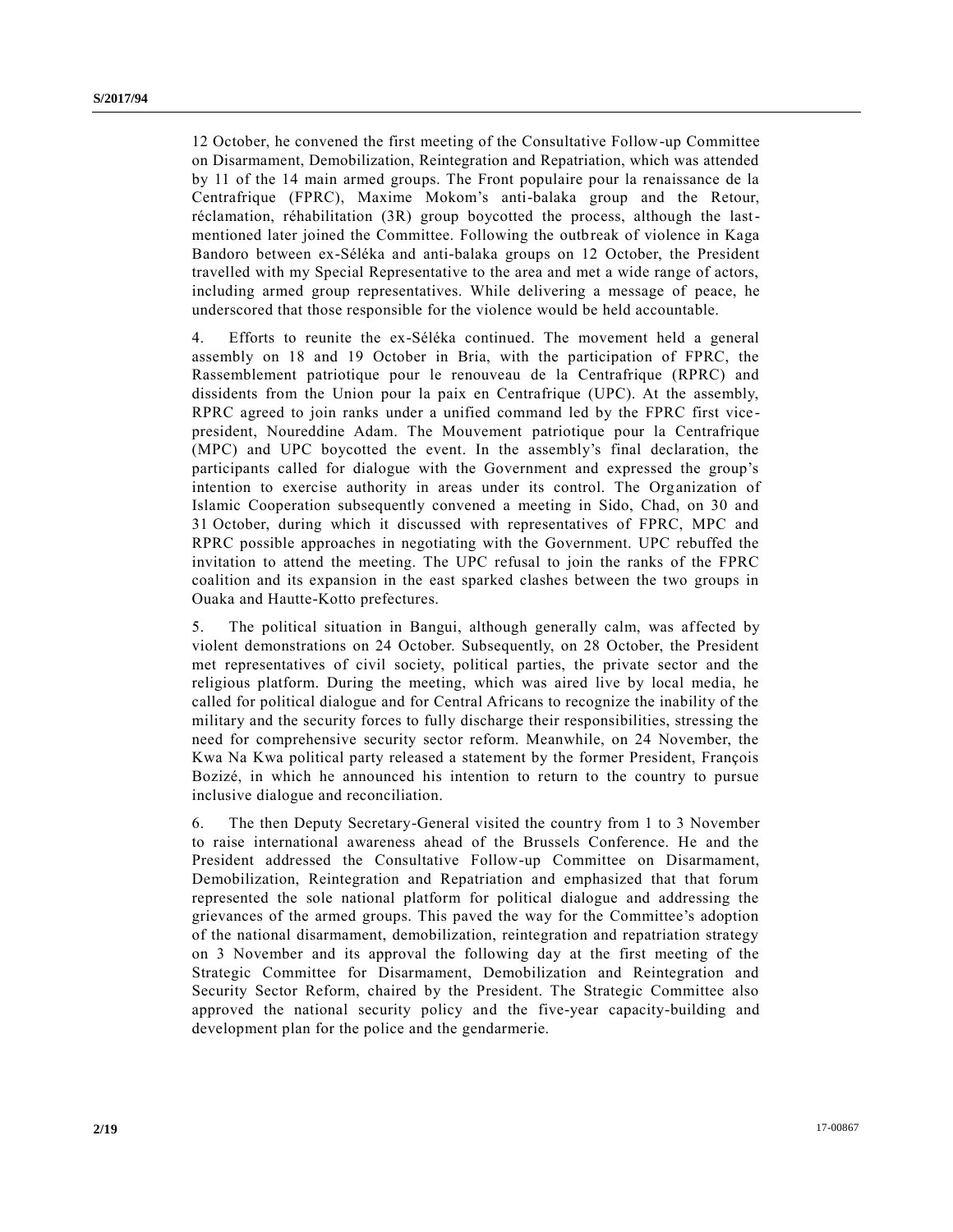7. The Brussels Conference represented a demonstration of the international community's commitment to the country, with more than \$2.2 billion pledged in support of the National Recovery and Peacebuilding Plan. The pledges amounted to some 70 per cent of the funding required for the five years of the Plan. The Conference also witnessed the signature by the President and the then Deputy Secretary-General of the Mutual Engagement Framework, which will serve as a mechanism for continued high-level political engagement between the country and the international community.

8. The National Assembly held its ordinary session from 1 October to 31 December, during which it convened hearings with key ministers on the Government's strategy on security and efforts to combat impunity. On 9 November, it adopted a law on gender parity aimed at achieving a 35 per cent quota for women in decision-making structures. On 28 and 29 December, it adopted the national budget for 2017, amounting to 237 billion CFA francs (\$384,518,280), established its internal rules of procedure and passed legislation establishing a constitutional court and a high court. The Assembly convened an extraordinary session from 3 to 17 January during which it adopted legislation on the formation of the remaining institutions enshrined in the Constitution, including an economic and social council, a national mediation council, a high council for communication and a high committee on good governance. The holding of the election for the remaining unfilled seat in the Assembly, in the constituency of Bimbo 1, a suburb of Bangui, on 4 December completed the Assembly's composition.

9. The President continued to reach out to his counterparts in the region and visited Angola, Burkina Faso, Chad, Côte d'Ivoire, Gabon and the Sudan, where he sought support for his Government's efforts. He also attended meetings with the Board of Governors of the African Development Bank and the sixteenth Summit of la Francophonie, held in Madagascar from 22 to 27 November 2016.

10. On 30 November, the Economic Community of Central African States (ECCAS) held the eighth extraordinary session of the Conference of Heads of State and Government, in Libreville. The participants expressed support for an African Union-led mediation initiative, in coordination with ECCAS, the United Nations and bilateral and multilateral partners, between the Government and the armed groups. In the communiqué adopted, the armed groups were called upon to lay down their weapons and join the disarmament, demobilization, reintegration and repatriation process initiated by the President.

### **B. Security situation**

11. The reporting period saw surges in violence, including sporadic incidents in Bangui and attacks against peacekeepers, combined with increasingly frequent and intense clashes between armed groups outside the capital.

12. Between September and November, 53,000 persons were displaced during clashes between FPRC and UPC in Bria and between ex-Séléka and anti-balaka groups in Kaga Bandoro. Such violence was often triggered by power struggles within and among armed groups and by attempts to control resource -rich areas and seasonal migratory movements. Moreover, armed groups exploited intercommunal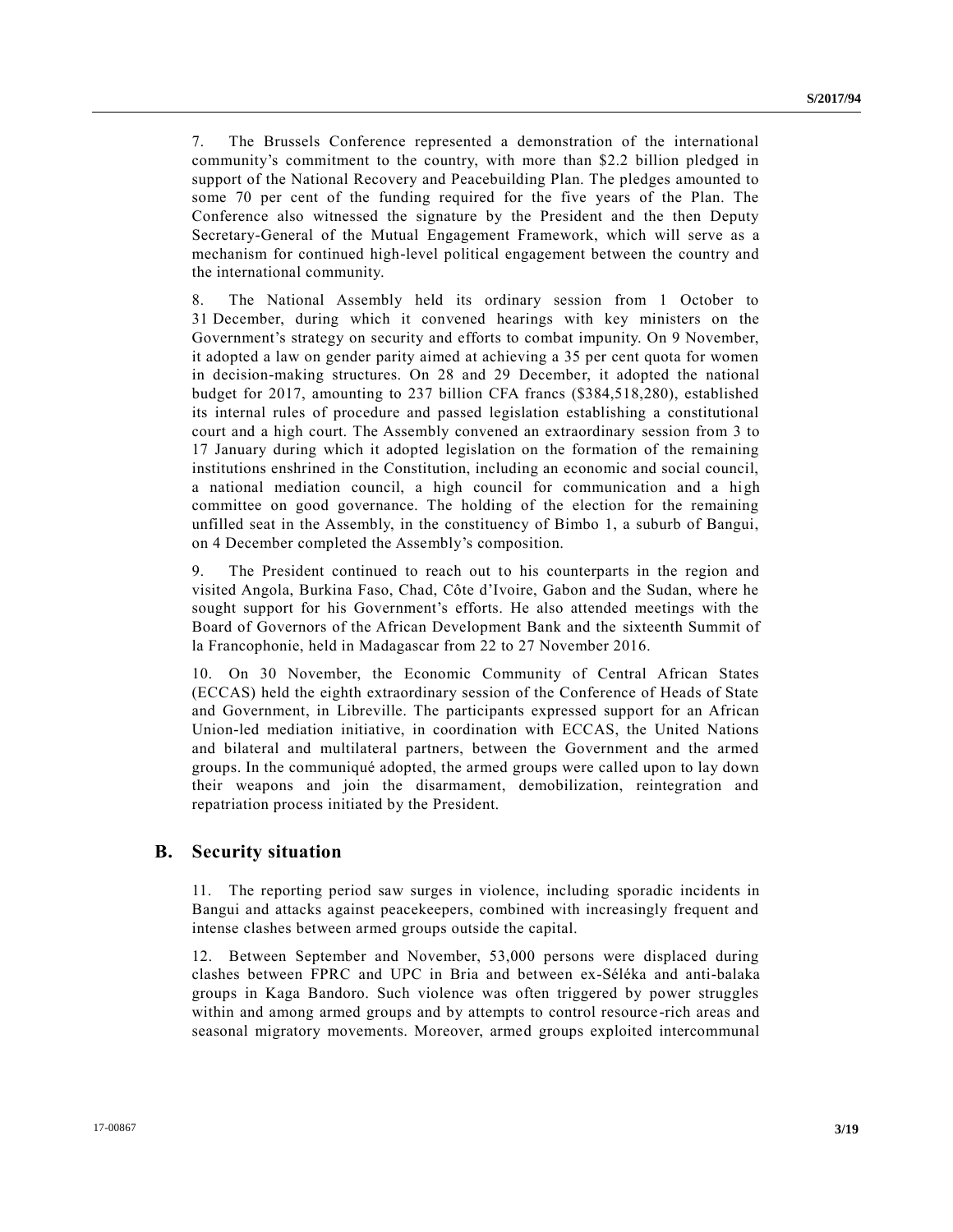tensions, especially in the centre of the country, exacerbating communal rifts and often setting back nascent reconciliation efforts.

13. The security situation in Bangui deteriorated in October following the killing of a Central African soldier in the third district on 4 October. The killing, in the predominantly Muslim neighbourhood of PK5, triggered retaliatory killings of 3 ethnic Fulani and the disappearance of 14 civilians by presumed uncontrolled Central African soldiers, members of self-defence groups and unknown perpetrators, leaving more than 11 individuals from both communities dead. MINUSCA extracted more than 135 Muslims stranded in hostile parts of the capital, undertook patrols in coordination with the national security forces and established static posts in strategic locations, which contributed to calming the situation.

14. On 24 October, a civil society leader, Gervais Lakosso, led violent demonstrations in Bangui to call for the departure of MINUSCA, the lifting of the United Nations arms embargo and the redeployment of the national armed forces. The demonstrations were organized with support from some political actors and armed elements. Demonstrators erected barricades and stoned United Nations and non-governmental organization vehicles. Gunfire and grenade explosions killed four persons. United Nations staff movements were restricted for 48 hours while MINUSCA dismantled barricades and secured strategic areas. In a separate incident on 30 October, the leaders of two self-defence groups in the PK5 neighbourhood, Abdoul Danda and Issa Kapi (alias "50/50"), were killed in violence between the two groups.

15. In the north-west, criminal activity increased as a result of competition between armed groups for the control of seasonal migration activities and the cattle market, thereby exacerbating the humanitarian situation and stalling development initiatives. The 3R group repeatedly clashed with anti-balaka elements around Bocaranga, Koui and Ndim in Ouham-Pendé prefecture. In response, MINUSCA strengthened its presence in Bocaranga and Koui in late September. On 13 October, anti-balaka elements fired on MINUSCA peacekeepers in Makounzi Wali, 20 km south of Koui, and stole ammunition, fuel and money. Also in Ouham-Pendé and Ouham prefectures, tensions rose between MPC, aligned with the Révolution et justice group, and anti-balaka-affiliated groups, culminating in violent clashes between 11 and 13 November in the areas of Bozoum, Gouzé and Paoua, forcing inhabitants of 25 villages to flee. On 5 January, suspected anti-balaka elements attacked a MINUSCA convoy escorting United Nations military observers in Ouham-Pendé prefecture, killing a peacekeeper.

16. Violence between ex-Séléka and anti-balaka factions continued in the central part of the country. The killing of an ex-Séléka element on 12 October in Kaga Bandoro triggered a revenge attack on a camp for internally displaced persons and violent retaliation against predominantly Christian neighbourhoods by several hundred ex-Séléka elements, leaving at least 38 civilians and 12 ex-Séléka fighters dead. Several houses belonging to United Nations national staff and the local authorities were set ablaze and at least two offices of international non-governmental organizations and the parish were looted. Some 19,000 civilians sought refuge near the MINUSCA base and the airfield. Since then, the situation has remained tense, although the number of internally displaced persons has fallen slightly.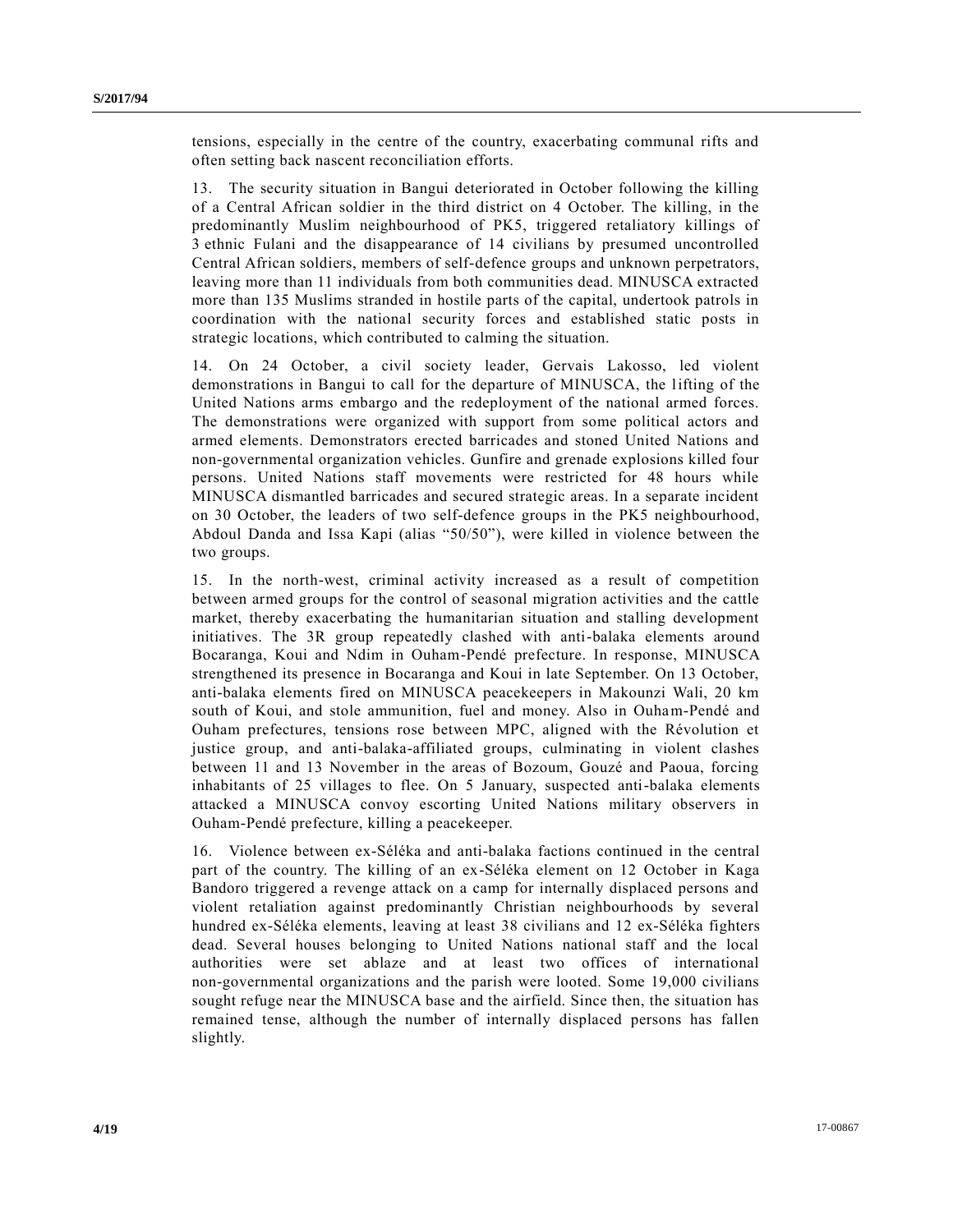17. Tensions rose between UPC and anti-balaka factions in Ouaka prefecture. On 28 October, in the village of Bélénguo, alleged UPC elements killed six gendarmes who were investigating unrelated crimes attributed to armed groups. Anti-balaka elements shot at MINUSCA peacekeepers along the Bambari-Grimari-Sibut and Sibut-Dekoa routes on eight separate occasions, injuring nine peacekeepers.

18. FPRC elements attacked UPC positions in Bria on 21 November, largely in response to UPC expansion into FPRC areas of control, competition over natural resources and the UPC refusal to join a reunified ex-Séléka movement. The initial FPRC attack against the Fulani neighbourhood of Gobolo and reprisal attacks in Bria left 93 dead, while some 13,000 civilians were displaced. On 24 November, MINUSCA positioned its forces to prevent further FPRC attacks on the neighbourhood, while FPRC insisted on the full withdrawal of UPC from Bria before reducing its own presence. FPRC exacerbated tensions by employing rhetoric casting itself as a Central African group and UPC as comprising foreign elements.

19. FPRC also forged opportunistic alliances with MPC and anti-balaka elements to attack UPC positions close to the UPC stronghold of Bambari. Between 30 November and 10 December, control of the town of Bakala, located north of Bambari along the route to Mbrès, changed hands twice between FPRC and UPC. The town is currently controlled by FPRC. The provisional casualty figures from the fighting, which are difficult to verify, indicate that 6 civilians, 95 elements of the FPRC coalition and 32 UPC elements were killed and 19 civilians, 38 elements of the FPRC coalition and 17 UPC elements were injured. MINUSCA took measures to protect civilians in Bambari, including Fulani civilians and Muslim displaced persons in the Christian neighbourhood that had been targeted, as well as to detect and respond to the risk of violent conflict in the environs of the town. MINUSCA also strongly warned both parties of the repercussions of any attempts to destabilize Bambari and its environs, stressing its determination to use force to protect civilians.

20. In the east of the country, unidentified assailants attacked a MINUSCAescorted fuel convoy in Haut-Mbomou prefecture on 3 January, killing two peacekeepers and injuring two others. The overall number of incidents attributed to the Lord's Resistance Army (LRA) was 22 attacks and 101 civilians abducted. Some were attributed to the Doctor Achaye splinter group that allegedly operates outside the control of the LRA leader, Joseph Kony. An increase in LRA activity is foreseen until the end of the dry season in March and in the light of the reduced presence of the Ugandan military in Nzako and Sam Ouandja, where LRA has taken over vacated bases. Uganda has expressed its intention to withdraw its forces operating in the Central African Republic under the auspices of the African Union Regional Task Force, although the timeline therefor remains unknown.

### **C. Reconciliation**

21. A national programme for reconciliation and social cohesion was adopted on 4 November. It provides strategic guidance in areas such as social cohesion, transitional justice, dialogue with armed groups and the return and reintegration of internally displaced persons and refugees. On 21 December, the President officially launched local peace and reconciliation committees as part of the infrastructure for peace. Elected by local communities, the committees are expected to solve local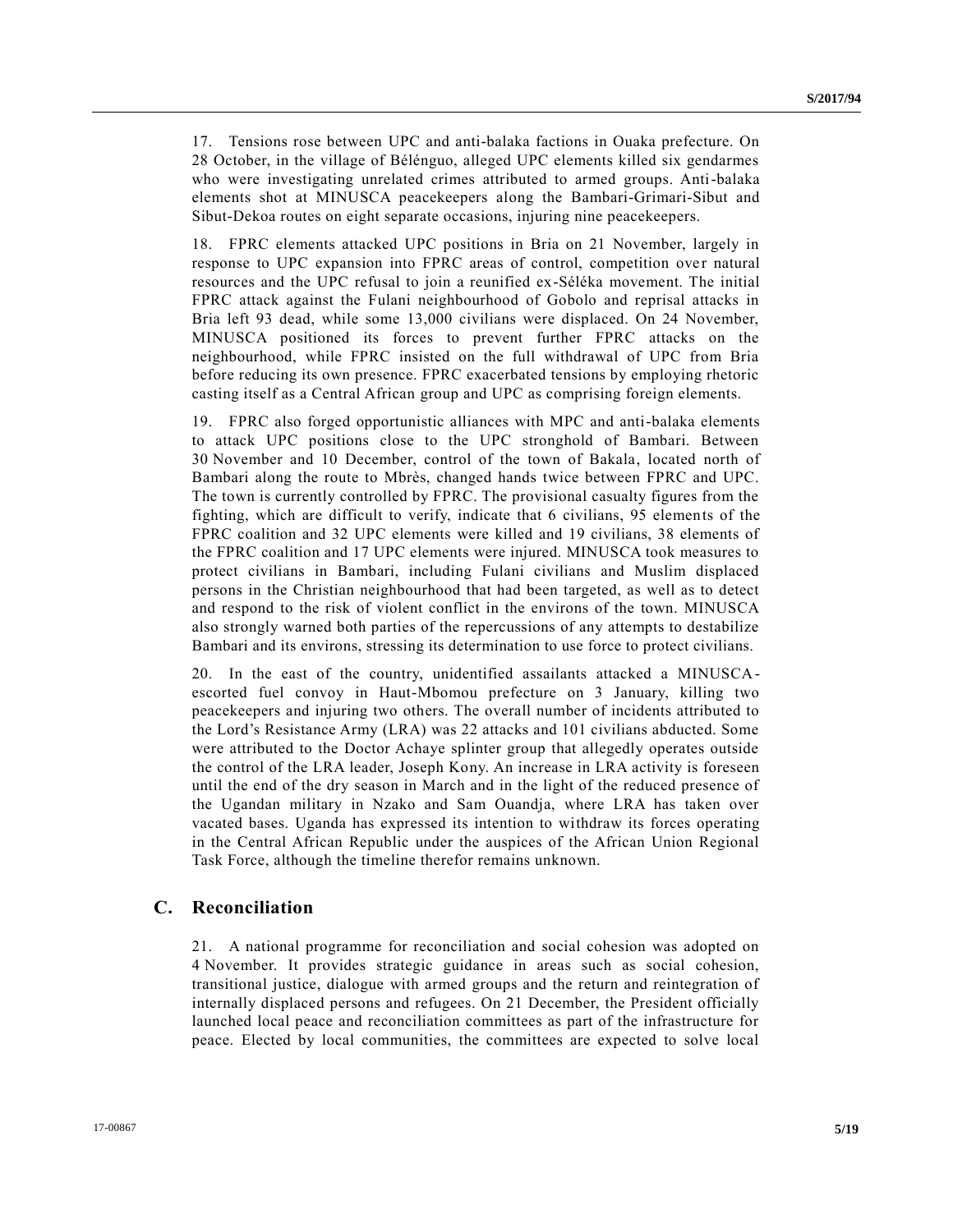conflicts and promote peace through mediation and dialogue. The Government plans to establish such committees in all 16 prefectures in 2017.

22. In the aftermath of the violence in Kaga Bandoro on 12 October, the ad hoc local peace committee helped to ease tensions by obtaining the commitment of anti-balaka and ex-Séléka elements to allowing freedom of movement for the population. Meanwhile, a symbolic reconciliation ceremony between Christians and Muslims was held during a mass on 11 December at the Bangui stadium in honour of the recently nominated Cardinal of Bangui. The Muslim cemetery in Bangui, which had reopened in February 2016 and then closed again after the tensions in October, reopened on 13 December.

## **III. Progress in implementing resolution [2301 \(2016\)](http://undocs.org/S/RES/2301(2016))**

23. In line with the priorities identified in resolution [2301 \(2016\),](http://undocs.org/S/RES/2301(2016)) MINUSCA reviewed its mission concept to ensure coherence and unity of efforts. It also began to realign its military and police posture and deployments to enhance mobility and responsiveness, including by reducing the number of temporary operating bases and generating company-size reserve capacity in each sector to complement airborne and motorized reserves. In Sector West, the initial realignment of the Mission's deployment contributed to greater control over the movement of armed groups in Ouham-Pendé and Nana-Mambéré prefectures. In Bangui, MINUSCA began the progressive transfer of static guard duties to the national police and the gendarmerie in December, handing over security for six national institutions. Moreover, following the unrest in Bangui and the provinces in September and October, MINUSCA and the national authorities established two mechanisms to enhance the sharing and coordination of information between the Mission and the national defence and internal security forces.

24. MINUSCA increased its use of strategic communications, including through its Guira FM radio station, which has nationwide coverage. It also held 25 public information events involving more than 25,000 people, including representatives of local authorities, armed groups, political parties and women's and youth organizations and religious leaders, to promote peaceful coexistence.

### **A. Immediate priorities**

#### **Protection of civilians**

25. The Mission's proactive deployments and posture, coupled with enhanced integrated operational planning and coordination mechanisms, helped to prevent or mitigate the impact of violence on civilians. Improved crisis management mechanisms helped the Mission to maximize its protection efforts, for example by guiding the location of checkpoints, buffer zones and areas of active patrolling during clashes between the FPRC coalition and UPC in Bria. This helped to contain the violence and enabled humanitarian actors to address the needs of the most vulnerable.

26. In support of efforts to reduce violence associated with seasonal migration, the Government, with the assistance of the United Nations and non-governmental partners, developed an operational plan and established local committees to prevent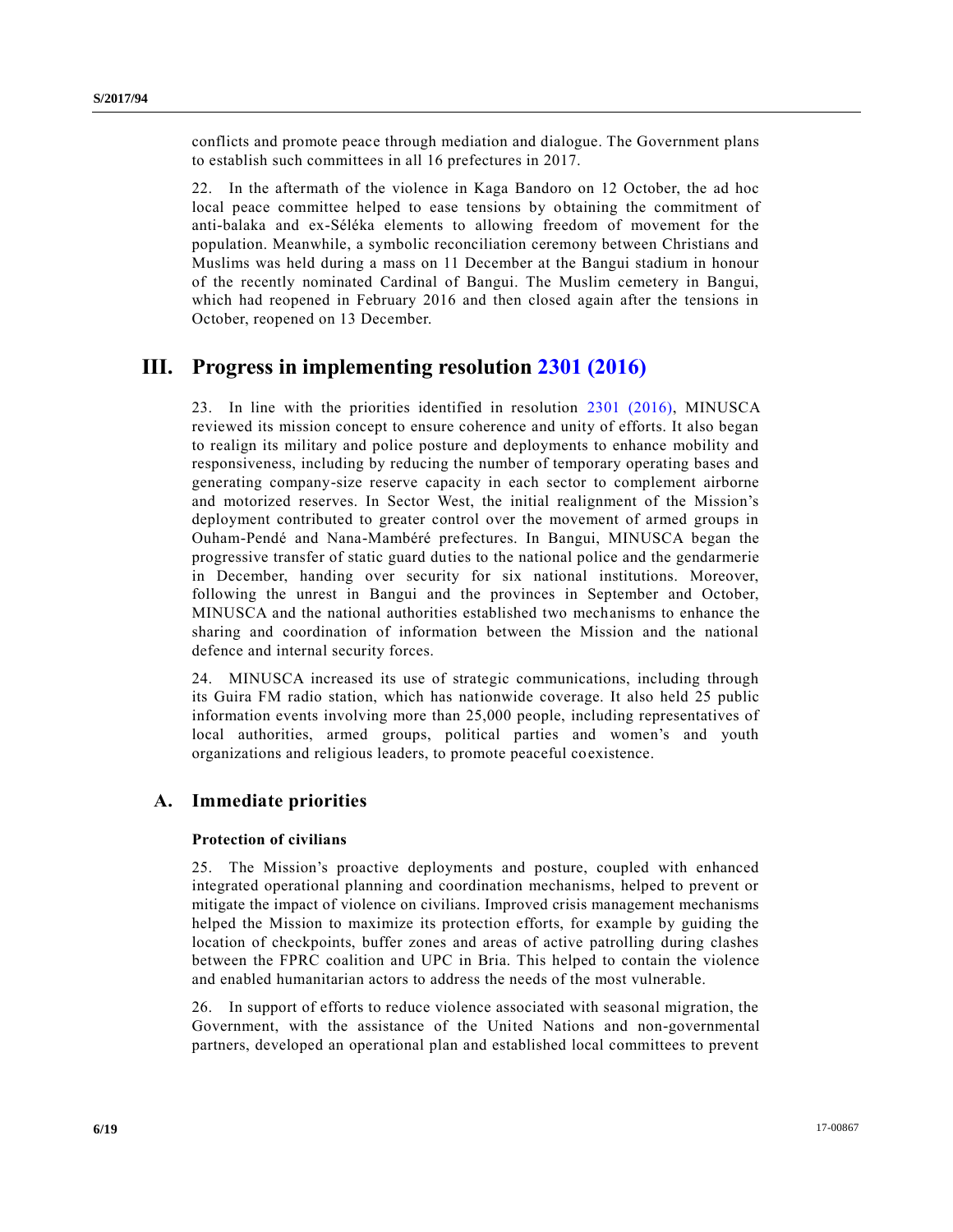conflicts in traditional flashpoint areas in Bamingui-Bangoran, Nana-Mambéré and Ouham prefectures. Since December, the MINUSCA force has conducted longrange patrols along migratory corridors and maintained a presence in key hotspots.

27. A total of 23 joint protection teams were deployed to develop protection plans in response to alerts received, mostly pertaining to violence associated with seasonal migration or armed group activities. MINUSCA also provided training on protection of civilians to incoming members of the military and police components. The Mission, through the Mine Action Service, addressed risks posed by unexploded ordnance by disposing of 122,430 rounds of ammunition and explosive devices in populated areas and providing risk education to 99,810 beneficiaries.

#### **Promoting and protecting human rights and international humanitarian law**

28. MINUSCA documented 582 incidents of violations of human rights and international humanitarian law committed against 872 victims, comprising 548 men, 117 women, 92 children and another 115 victims whose age and sex could not be verified. Arbitrary killings, cruel, inhumane and degrading treatment, arbitrary arrests and detentions and abductions constituted most of the abuses. The following armed groups were allegedly responsible for 283 cases of abuse: anti-balaka (61), ex-Séléka factions (189), LRA (16), Révolution et justice (12) and 3R (5). The fighting between the FPRC-led coalition and UPC in Bria and in Ouaka prefecture resulted in a spike in the number of civilian deaths. The Mission received reports that both groups committed targeted killings of civilians suspected of collaboratio n with the opposing group. The national security forces were attributed with responsibility for 184 human rights violations, half of which were instances of arbitrary and/or prolonged detention committed by the Investigation and Intelligence Service of the gendarmerie (53) and by other units of the gendarmerie (40).

29. MINUSCA and the Office of the United Nations High Commissioner for Human Rights mapped the most serious violations of international human rights and humanitarian law committed since 1 January 2003 to inform efforts to combat impunity, including the work of the Special Criminal Court and the development of a transitional justice strategy. In parallel, on 14 December, MINUSCA published its second periodic report on the human rights situation, covering the period from 1 June 2015 to 31 March 2016.

30. The United Nations system continued to apply the United Nations human rights due diligence policy. Of 29 requests for support to non-United Nations security forces, 22 were approved, with the necessary risk mitigation measures recommended when appropriate.

31. MINUSCA conducted 12 human rights awareness training sessions for 760 government and civil society participants (256 women and 504 men) and for at least 100 elements from UPC, FPRC and the anti-balaka.

#### *Conflict-related sexual violence*

32. MINUSCA received 42 reports of conflict-related sexual violence, involving 25 women and 17 girls. Of those cases, 35 involved rape and 7 attempted rape and sexual assault. Of the 35 incidents of rape, 11 were committed by more than one perpetrator. Of the 42 cases, 32 involved ex-Séléka elements, 4 armed Fulani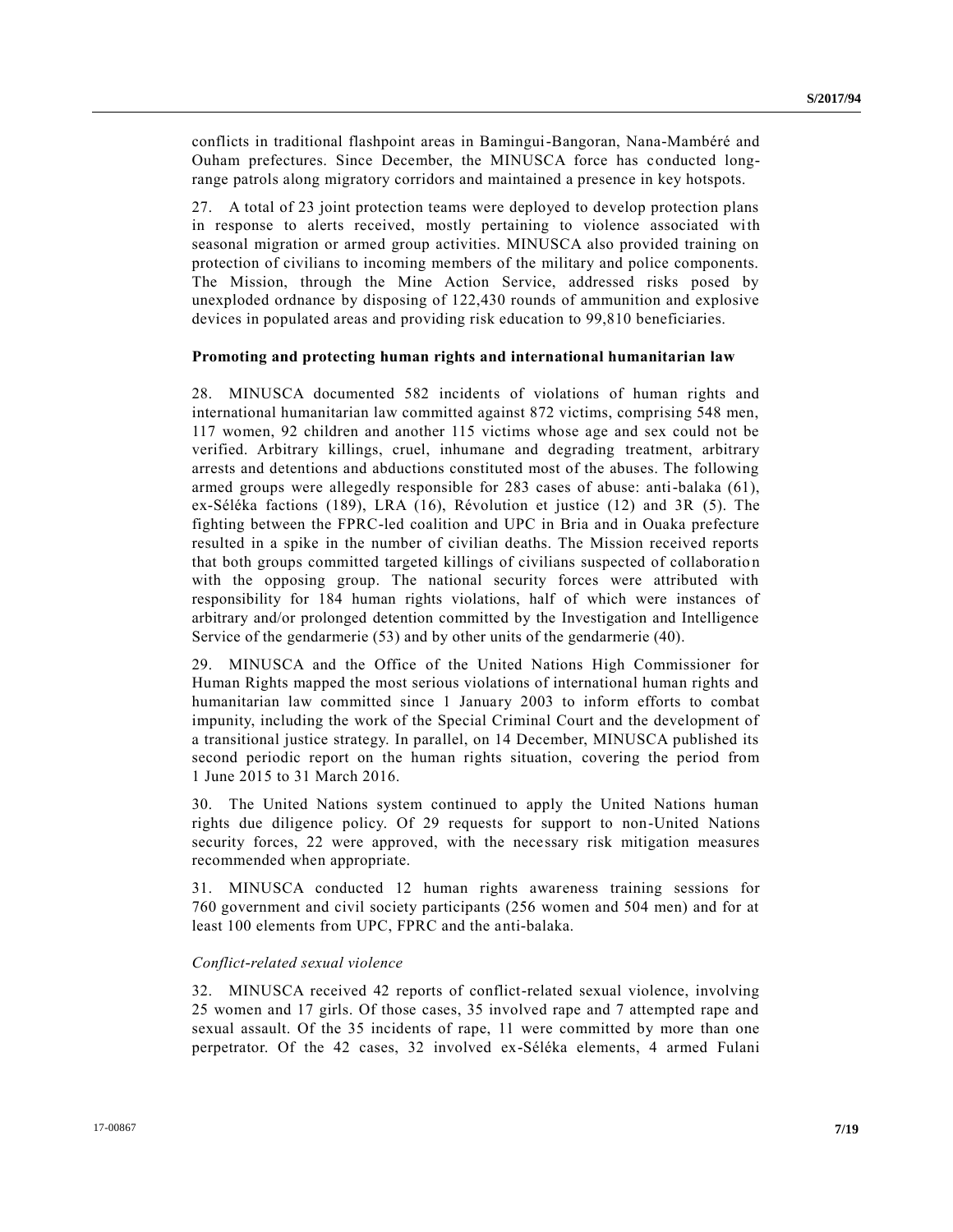herders, 2 anti-balaka elements and 4 persons of unclear affiliation. The Mission is investigating additional reports of alleged sexual and gender-based violence committed during the violence in Kaga Bandoro in October, after which 32 victims received assistance from humanitarian partners.

33. The Government appointed 29 national police officers and gendarmes and two medical and two social affairs officers to a new specialized national police unit tasked with tackling violence against women and children. MINUSCA, the Team of Experts on the Rule of Law and Sexual Violence in Conflict and the United Nations Development Programme (UNDP) supported training for the unit on investigative techniques.

#### *Children and armed conflict*

34. The country task force on monitoring and reporting continued to verify grave violations and abuses committed against children by armed groups. Fifteen children were killed in the fighting in Kaga Bandoro, Bria and the Bambari area, marking a sharp increase compared with the previous reporting period. In total, 14 children were maimed, 12 girls raped, 20 children abducted and three hospitals and 10 schools occupied and looted. A total of 14 children escaped from LRA. The period saw a significant increase in the killings of children, escapes from LRA and incidents targeting humanitarian workers.

35. MINUSCA continued to engage with armed groups and civil society to separate children from armed groups and to reduce their vulnerability to recruitment. Those efforts saw anti-balaka groups hand over 1,085 children to the United Nations Children's Fund (UNICEF). No children were released by ex -Séléka groups, largely owing to renewed fighting among them. MINUSCA facilitated the end of the four-month occupation by the Front démocratique du peuple centrafricain of the Zoukombo school in Nana-Mambéré prefecture on 3 October. Advocacy efforts by MINUSCA and UNICEF resulted in armed groups vacating schools in Bakala, Bodjomo, Mbrès and Morouba.

## **B. Sustainably reducing the presence of, and the threat posed by, armed groups**

#### **Support for reconciliation and the extension of State authority**

36. MINUSCA continued its good offices to build trust among all stakeholders and to encourage the Government to assume full responsibility for the peace process. It focused on promoting and supporting government-led dialogue along three tracks: armed groups, Central Africans at the local and national levels, and neighbouring countries.

37. Following the President's visit to Kaga Bandoro on 17 October, my Deputy Special Representative and a delegation comprising four government ministers visited Koui and Bocaranga in December to address violence relating to the seasonal migration. Also in December, MINUSCA facilitated the efforts of eight parliamentarians to deal with local conflicts and violence in their respective constituencies.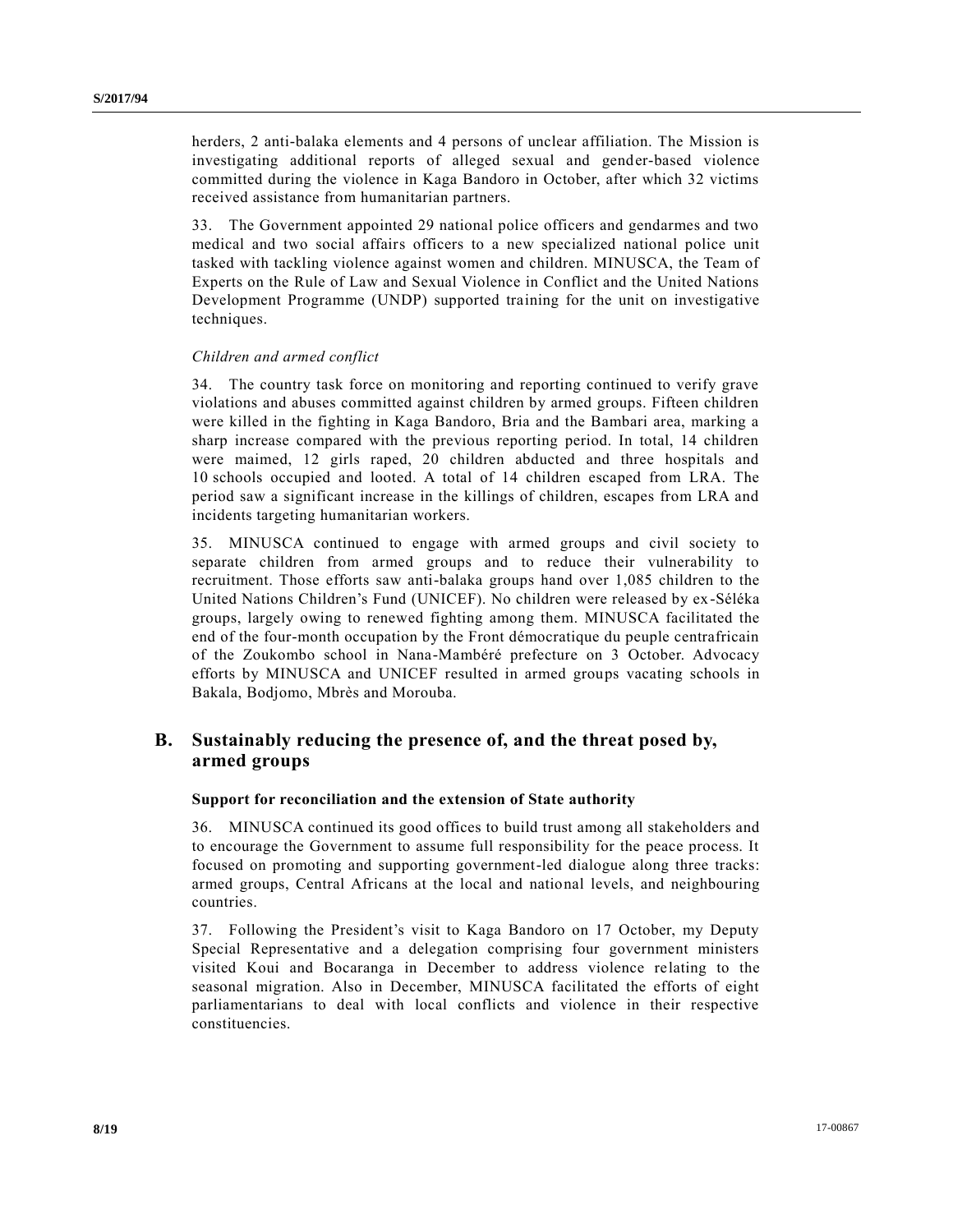38. With support from the Peacebuilding Fund and the United Nations Population Fund, the Mission and UNDP rehabilitated public infrastructure in remote areas, together with two maternity clinics in Nana-Grébizi and Ouaham-Pendé prefectures. MINUSCA and UNICEF continued to support the redeployment of teachers to remote areas. While the deterioration of the security situation slowed down the redeployment of magistrates outside Bangui, MINUSCA trained and provided technical advice to court personnel and magistrates in Bangui. In December, MINUSCA launched training for 245 local chiefs in Bangui to promote resilience and reconciliation. The Mission and the United Nations country team, with support from the Peacebuilding Fund, also assisted local authorities in Bangui, Bambari, Bouar, Bria and Kaga Bandoro in implementing income-generating activities combined with awareness-raising activities on peaceful coexistence for more than 13,000 Christian and Muslim young people.

#### **Support for disarmament, demobilization, reintegration and repatriation**

39. MINUSCA facilitated the first three meetings of the Consultative Follow-up Committee on Disarmament, Demobilization, Reintegration and Repatriation. Following the adoption of the national strategy, the Committee discussed the implementation of the associated programme, including the integration of eligible former combatants into the national uniformed services.

40. MINUSCA continued to implement pre-disarmament, demobilization, reintegration and repatriation and community violence reduction programmes to draw elements away from armed groups and reduce intercommunal tensions. A total of 4,279 combatants (3,545 men and 734 women) are participating in related activities in eight locations, involving cash-for-work activities, vocational training, food distribution and weekly awareness-raising activities. Combatants who rejoin hostilities are excluded.

41. The community violence project in Paoua, Ouham-Pendé prefecture, implemented by MINUSCA in partnership with the International Organization for Migration, engages 6,340 beneficiaries of the 7,000 targeted, comprising 4,486 members of armed groups and 1,854 community members, among whom 1,139 are women. The community violence reduction programme in Bangui, launched by MINUSCA with the United Nations Office for Project Services on 28 November to provide vocational training, has thus far engaged 543 beneficiaries, among whom 40 are women, of the 3,000 targeted.

#### **Support for security sector reform**

42. MINUSCA continued to provide strategic and technical guidance to the national committee responsible for drafting the national security sector reform strategy on the basis of the national security policy adopted in November. The first part of the World Bank-led public expenditure review of the public financial management of security institutions was finalized in December.

43. On 23 December, the European Union Military Training Mission concluded the operational training of the first infantry company, comprising 175 soldiers. MINUSCA completed the rehabilitation of the classrooms and barracks at Camp Kassai in Bangui and the construction of 10 armouries, in addition to the retraining of 54 non-commissioned officers and the training of 28 soldiers. The verification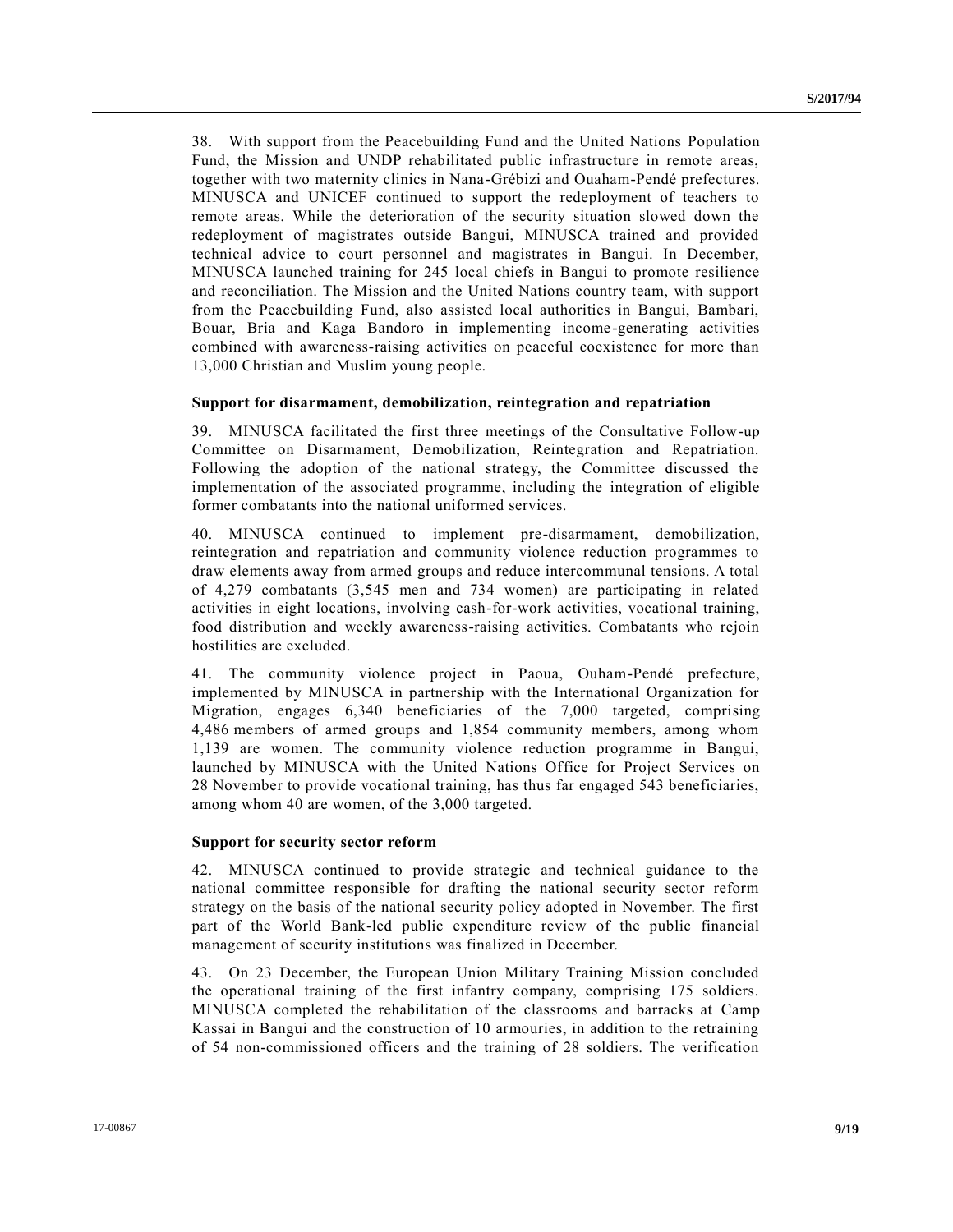and registration of members of the military were put on hold by the national authorities.

44. MINUSCA supported efforts to implement the capacity-building and development plan for the police and the gendarmerie (see para. 6 above). It assisted the authorities in developing a nationwide outreach campaign and communications strategy for the selection and recruitment of 250 police officers and 250 gendarmes during the first half of 2017. The Ministry of the Interior, supported by MINUSCA, UNDP and the Peacebuilding Fund, verified and registered 71 gendarmes and 315 police officers, with 1,945 gendarmes and 1,469 police officers registered thus far. MINUSCA and UNDP continued to support the rehabilitation of the police academy and deployed a specialized police team to build national forensic capacity.

#### **Support for the rule of law and efforts to combat impunity, including through the operationalization of the Special Criminal Court**

45. To support the rule of law and combat impunity, MINUSCA provided technical assistance, capacity-building and support to make the Special Criminal Court operational. In addition, it apprehended 84 alleged perpetrators, 18 of whom under its urgent temporary measures mandate.

46. Some decisions, including those resulting in the release of high-profile suspects such as Aubin Yanoué and Jonathan Fabrice, made in September by the Criminal Court in Bangui raised concerns over the impartiality and capacity of ordinary courts to try serious crimes. MINUSCA continued to provide advice on continuing investigations into more than 20 people allegedly involved in serious crimes, including the presumed organizers of the violence of 24 October in Bangui and the former Minister of Defence, Jean-Francis Bozizé.

47. Significant progress was made in making the Special Criminal Court operational, with support from MINUSCA and UNDP, including within the framework of the Global Focal Point for Police, Justice and Corrections Areas in the Rule of Law in Post-Conflict and Other Crisis Situations, and bilateral partners. The terms of reference for national magistrates were published on 9 December. A selection committee for international members of the Court, established by my Special Representative, is about to complete the selection of the Special Prosecutor and other international magistrates. The Government designated a building for the Court and another for judicial police officers, while MINUSCA developed a security plan for the personnel and premises. The decree establishing the selection committee for judicial police officers was finalized in November and is pending approval by the national authorities. While full funding for the Court's first 14 months of operations has nearly been secured, a gap remains for its entire five year mandate.

48. More than 1,560 civil cases were adjudicated by mobile courts in Bouar with the support of UNDP and MINUSCA. The second criminal session since 2015 was organized in Bangui with the support of UNDP and MINUSCA, during which 52 files involving 95 indictees were adjudicated. Three cases of sexual violence were tried as rape and convictions pronounced.

49. MINUSCA and UNDP refurbished prisons in Bangassou, Berberati, Bimbo and Ngaragba, including the Camp de Roux annex, between September 2015 and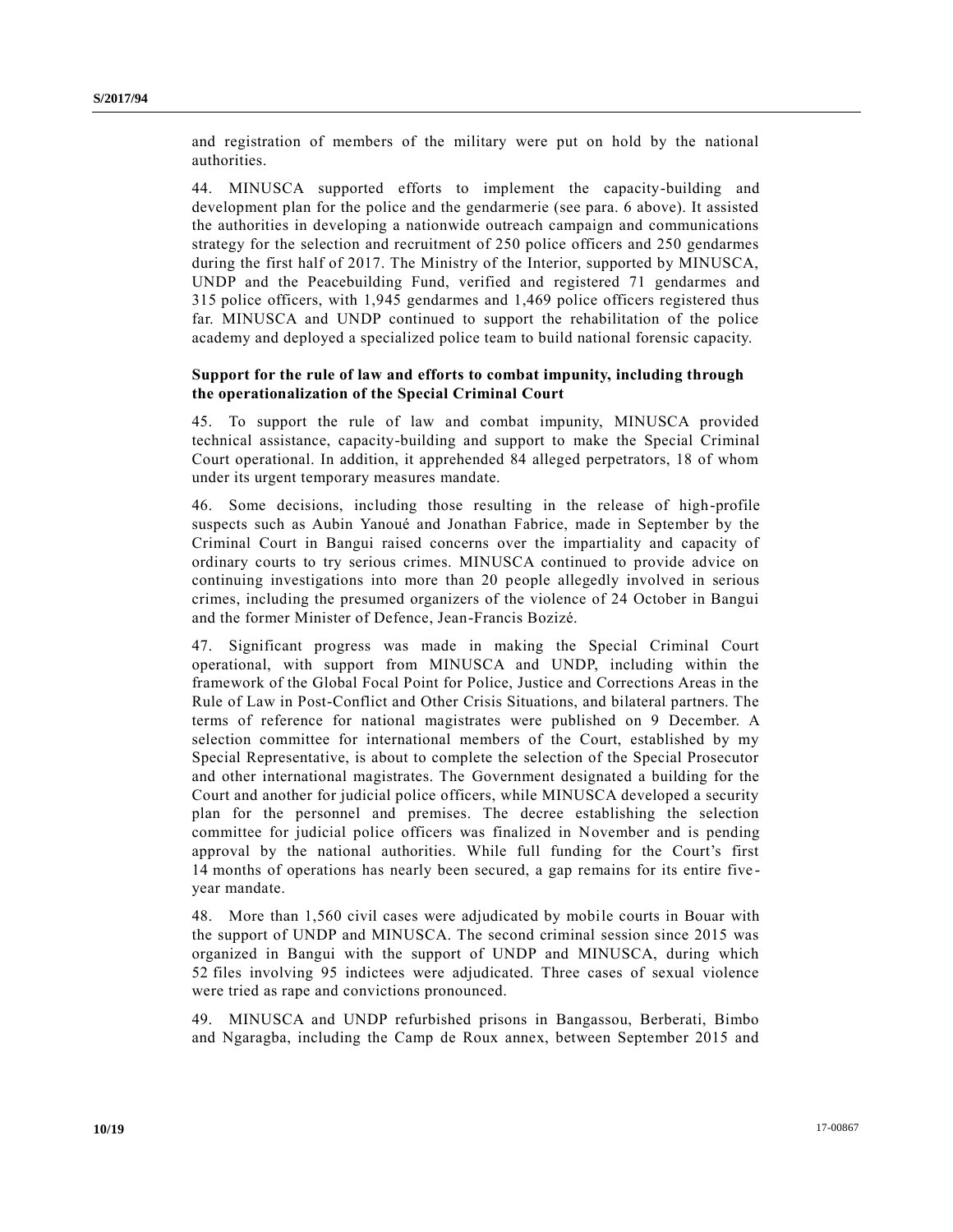the end of the reporting period. Central African soldiers continued to provide security at eight prisons, including Ngaragba and Camp de Roux in Bangui. MINUSCA and the United Nations Office on Drugs and Crime are supporting a plan to demilitarize the prisons. Government-provided corrections personnel are deployed in nine locations to support the national prison administration through capacity-building projects. A total of 60 such personnel are deployed to Camp de Roux and Ngaragba to actively support the management of prison incidents. In some areas, suspected criminals are released after being held briefly by internal security forces as a result of an ineffective criminal justice system. Armed groups often implement parallel justice systems in areas that they control.

#### **Natural resources management**

50. The national authorities, with MINUSCA support, are developing a strategy to curb the illicit exploitation of and trafficking in natural resources. The Kimberley Process expanded the compliant zones for diamond trading to Boda, Carnot and Nola in Berberati prefecture. The national authorities, with MINUSCA support, also visited key mining areas and sites in Bambari, Bria, Dimbi, Ndélé, Nzacko and Sam Ouandja to review the implementation of requirements under the Process, in the hope that additional areas will be declared free of conflict and illicit trafficking and that there will be a sufficient presence of State authority to ensure that diamond revenues are not being channelled into the hands of armed groups.

### **C. Coordination of international assistance and the Mutual Engagement Framework**

51. The institutional architecture for the implementation, monitoring and evaluation of the Mutual Engagement Framework and the National Recovery and Peacebuilding Plan was set out in a presidential decree of 5 November. An advisory council will serve as the forum for high-level dialogue and policy discussions between national and international partners on critical aspects of both.

52. The United Nations, the European Union and the World Bank supported the Government in developing the National Recovery and Peacebuilding Plan, while harmonizing humanitarian and development funding to ensure complementarity. Through extensive consultations, including with 720 women and youth civil society leaders, the Plan identified three pillars: promoting peace, security and reconciliation; renewing the social contract between the State and the population; and facilitating economic recovery.

## **IV. Humanitarian situation**

53. The humanitarian situation further deteriorated during the reporting period. Half of the estimated 4.6 million Central Africans remain dependent on humanitarian assistance. The number of internally displaced persons increased by 18 per cent, to a total of 411,785. The number of refugees in neighbouring countries remains unchanged at 474,848. Some 2 million people face extreme food insecurity, a significant increase from the 1.4 million in 2014. In Bangui, humanitarian partners supported a government-led plan for the return of 28,000 internally displaced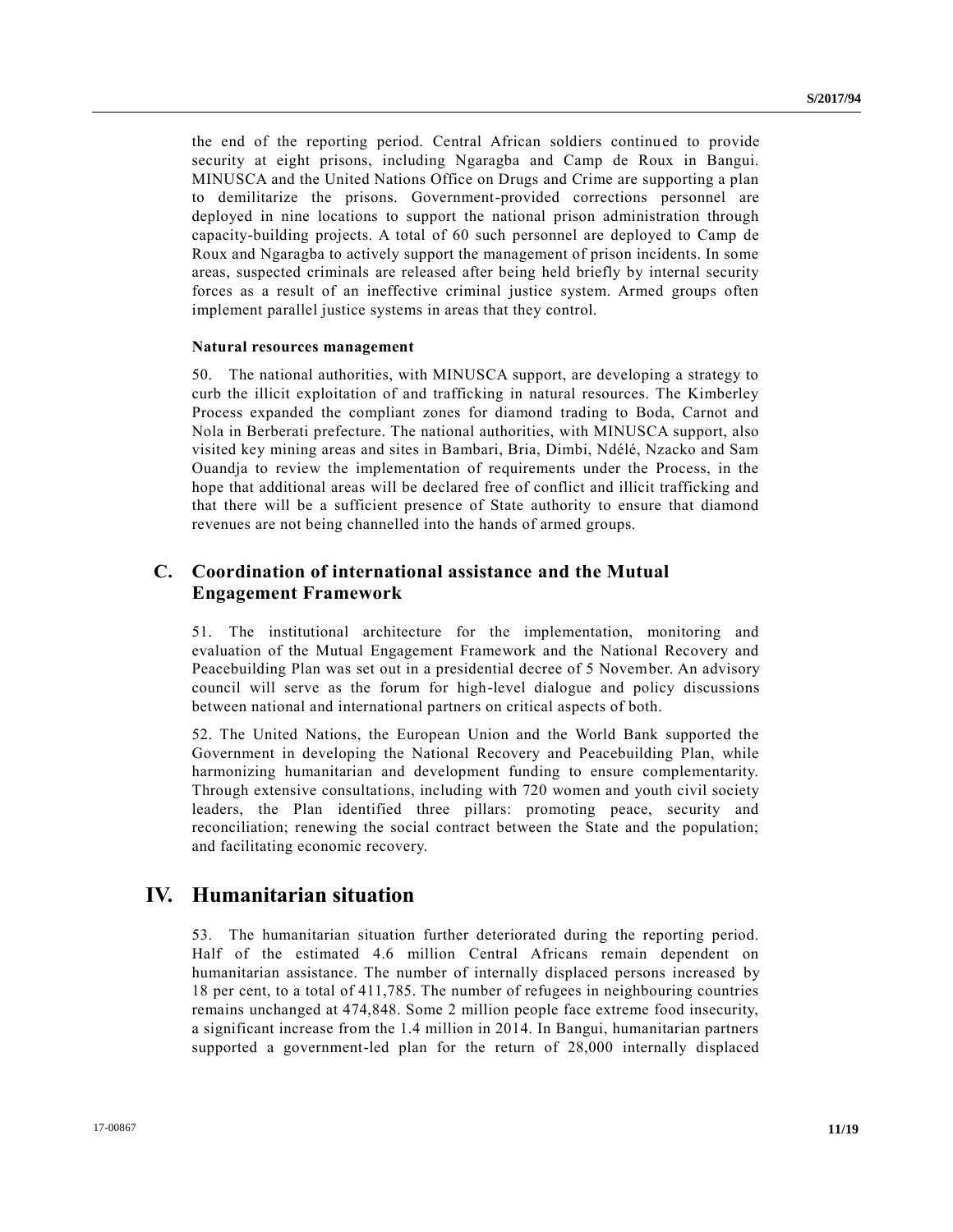persons at the M'Poko airport site, resulting in some 15,000 having returned to their places of origin (mainly Bangui) by 13 January. Insecurity in LRA-affected areas and access challenges prompted the Office of the United Nations High Commissioner for Refugees to relocate the Bambouti refugee camp, which hosts 5,000 South Sudanese refugees, to Obo, Haut-Mbomou prefecture. Humanitarian access continues to be reduced in many areas. International non-governmental organizations have at times had to temporarily relocate non-critical staff from Bambari, Batangafo, Bria and Kaga Bandoro to Bangui, restricting activities in those regions only to lifesaving interventions.

54. The needs of Central Africans and funding levels remain inversely correlated: the Humanitarian Response Plan for 2016 garnered only 36 per cent of the \$532 million necessary. The lack of funding has forced some humanitarian organizations to leave the country, while others are reducing their geographical coverage, the significantly increased humanitarian needs notwithstanding. Consequently, as at November 2016, thousands of displaced people were living off a quarter of the standard food rations. Without increased funding, food assistance to 150,000 people will no longer be provided from February, affecting the 700,000 people reliant on World Food Programme assistance. On 13 January, the President personally appealed for food aid support.

55. The Humanitarian Response Plan for 2017, amounting to \$399.5 million, was launched by the United Nations Resident and Humanitarian Coordinator, alongside the Minister for Social Affairs and National Reconciliation, on 21 November in Geneva. The Inter-Agency Standing Committee Emergency Directors Group and regional United Nations Development Group team conducted a joint visit to the country from 4 to 6 December during which they advocated greater funding, enhanced protection of civilians and unimpeded humanitarian access.

## **V. Socioeconomic developments**

56. Economic growth slowed to 4.5 per cent in 2016, below the 5.2 per cent projected, as a result of insecurity. The estimated inflation rate of 5.1 per cent is notably higher than earlier projections, largely owing to the rising prices of staples. On 30 September, the National Assembly adopted a supplemental budget to raise national revenue collection, clear wage and pension arrears and build a budgetary reserve for 2017 to mitigate the volatility of foreign aid. In December, the International Monetary Fund approved the disbursement of \$16.8 million under the framework of the Extended Credit Facility.

## **VI. Electoral needs assessment**

57. Pursuant to resolution [2301 \(2016\),](http://undocs.org/S/RES/2301(2016)) an electoral needs assessment mission was deployed to Bangui from 14 to 28 October to assess, among other things, the prevailing environment, the legal and institutional framework governing the electoral process and the capacity and needs of the National Electoral Authority and the various electoral stakeholders, with a view to making recommendations on possible electoral support to be provided by the United Nations.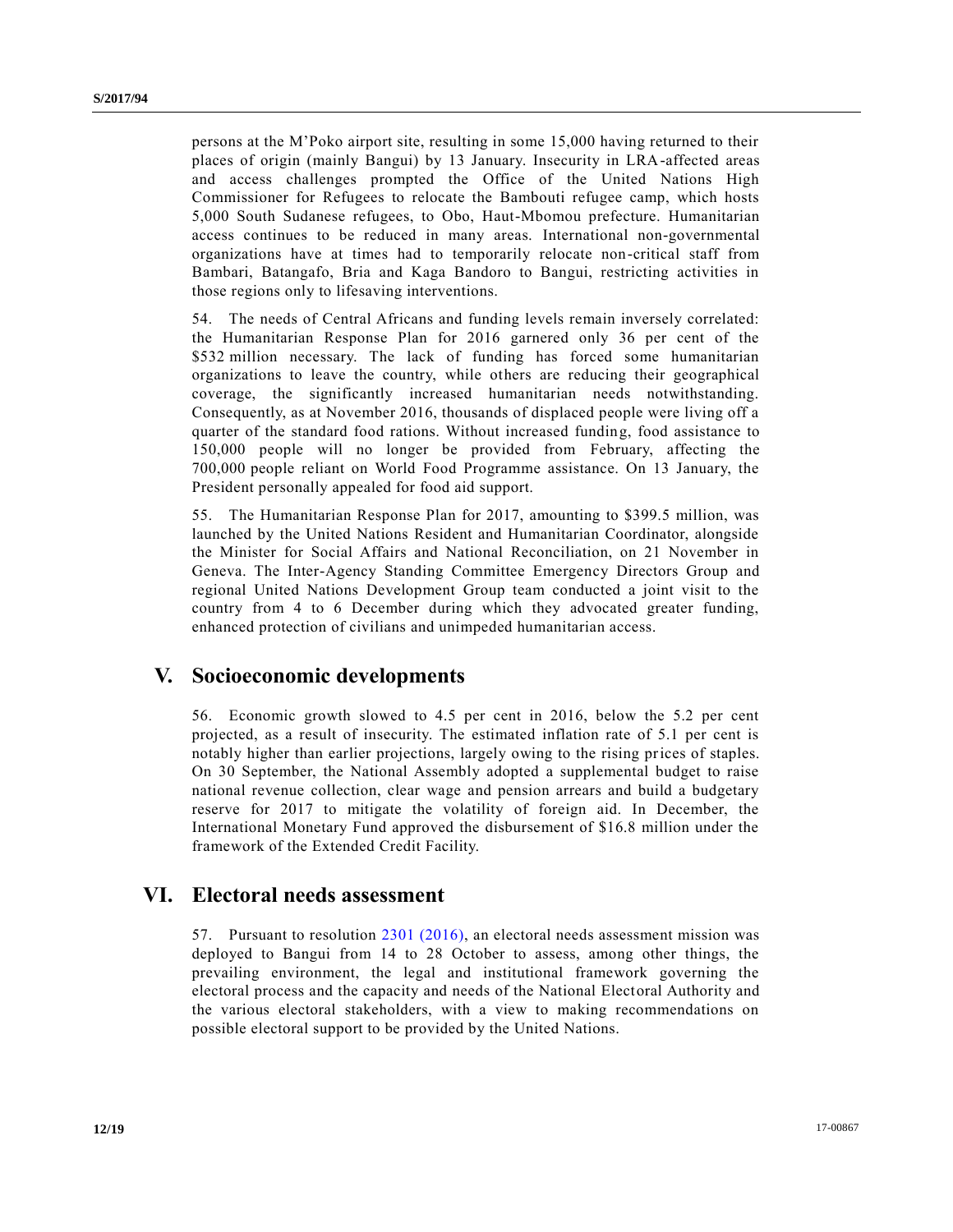58. During its assessment, the mission consulted a broad array of national and international stakeholders, during which key national stakeholders clearly conveyed their will to hold local elections as soon as possible. The mission concluded that the holding of local elections and broader decentralization could contribute to attaining the strategic objective of MINUSCA and reinforce other peacebuilding processes. Likewise, progress regarding dialogue and reconciliation, disarmament, security sector and justice reform, the extension of State authority and the return of internally displaced persons and refugees would enhance the creation of an environment conducive for the holding of inclusive local elections that would contribute to sustaining peace. For this purpose, local elections and decentralization reform should form an integral part of the broader peacebuilding processes.

59. The mission found that the national authorities and electoral bodies faced technical and financial challenges that would require continued support from the international community, including to strengthen the capacity of the National Electoral Authority and to support the eventual holding of local elections. The mission identified the following areas requiring continued United Nations technical and advisory support: development of the legal framework, information technology, civic and voter education, training, operations and logistics, communications and external relations. Given that the electoral calendar has not yet been promulgated and security challenges persist, the mission recommended that the United Nations should provide electoral assistance in phases.

60. The first phase (until 30 June 2017) would be focused on political support and technical assistance aimed at strengthening the strategic and operational planning capacities of the National Electoral Authority. Together with UNDP, MINUSCA would continue to use its political engagement and good offices to promote credible elections, while providing institutional and capacity-building support to the Authority to develop, among other things, an electoral timeline, a re alistic electoral budget, a voter registration strategy, a detailed logistics plan, a comprehensive external relations strategy, including voter information and public outreach campaigns, and consultative mechanisms with electoral stakeholders. MINUSCA would also advise relevant authorities on electoral reforms. This would require no change to its mandate, but it would need the resources necessary to provide such support. The second phase would involve supporting the relevant national authorities in the implementation of the various plans, in particular technical, logistical and security, beginning with the establishment of the electoral calendar. The mission also recommended that the previous United Nations internal coordination mechanism for electoral assistance to the national authorities under the authority of my Special Representative should be maintained.

# **VII. Deployment of the Mission**

### **A. Military**

61. As at 15 January, MINUSCA had deployed 10,370 military personnel (96.5 per cent of the authorized strength of 10,750), comprising 11 infantry battalions, a special forces company and several enabling units, including a military police unit, four engineering companies, a heavy transport company, three level II hospitals,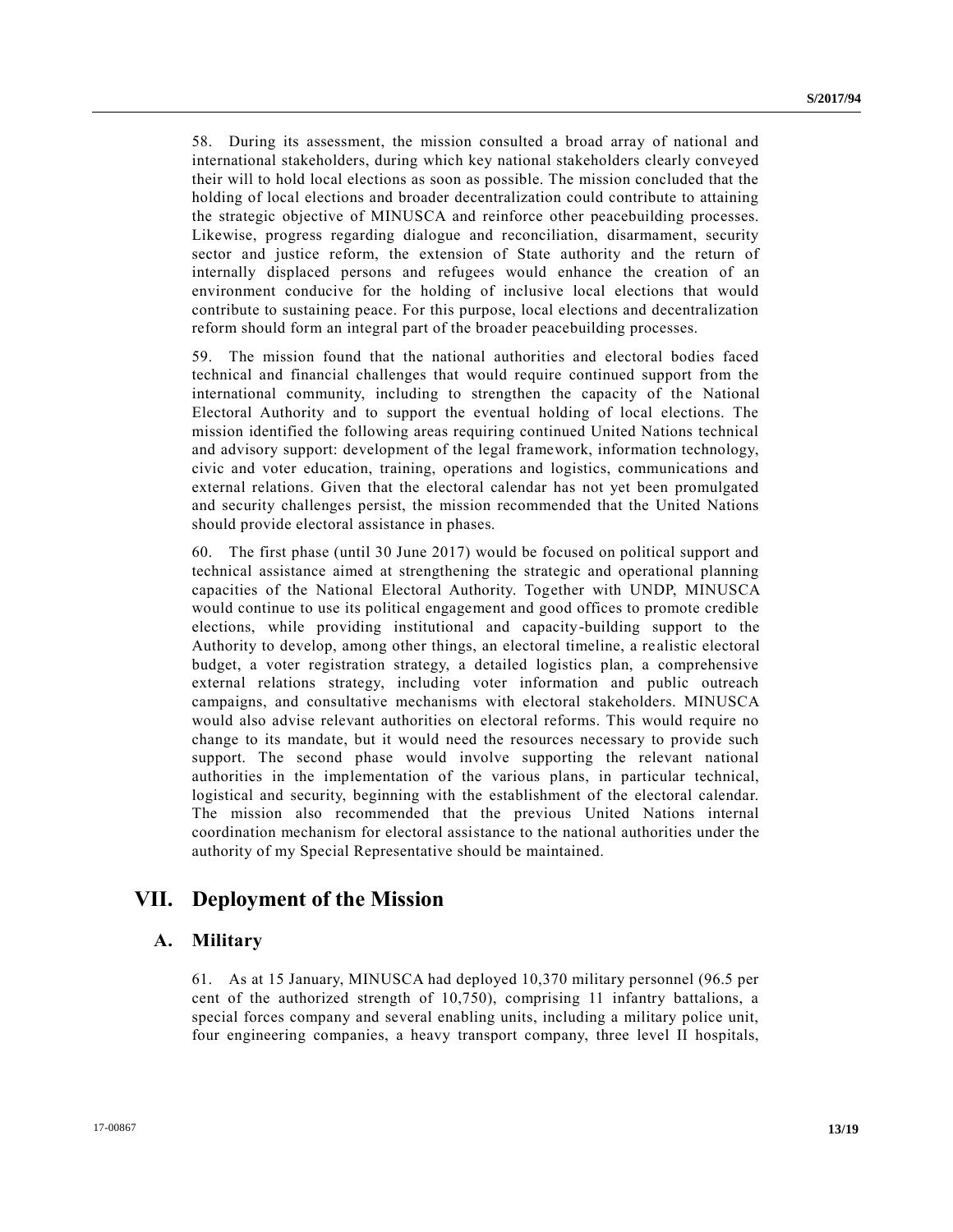three signal companies and three helicopter units, including a combat helicopter unit. Women comprised 1.5 per cent of military personnel. The deployment of a quick reaction force company began on 9 January, while efforts to generate an additional engineering company and an unmanned aerial vehicle unit are continuing. Troop-contributing countries continued to improve the equipment of their respective contingents.

### **B. Police**

62. As at 15 January, MINUSCA had deployed 1,710 police personnel (82.2 per cent of the authorized strength of 2,080), comprising 316 individual police officers (79 per cent of the authorized strength of 400), eight formed police units and two protection support units comprising 1,394 personnel (82.9 per cent of the authorized strength of 1,680), including 148 women. A total of 78 individual police officers were deployed in 10 locations outside Bangui, while of the eight formed police units one was in Bouar and another in Kaga Bandoro. Detachments of formed police units were temporarily deployed in Bria and Kaga Bandoro in October and November. Women constitute 8.66 per cent of the overall number of police personnel.

### **C. Civilian personnel**

63. As at 15 January, MINUSCA had deployed 1,241 civilian personnel (72 per cent of the authorized staffing), comprising 611 international and 427 national staff members and 203 United Nations Volunteers. This includes the net increase of 129 positions authorized for 2016/17. Women constitute 25 per cent of civilian personnel deployed and 22 per cent of personnel holding a senior position at the P-5 level or above.

### **D. Status-of-forces agreement**

64. The Government made efforts to resolve outstanding issues pertaining to the status-of-forces agreement, including by confirming the fuel tax exemption for 2017. The Mission's advocacy efforts notwithstanding, differences in the interpretation of article 65 of the agreement, which incorporates the privileges and immunities of United Nations funds and programmes in the country, and additional issues relating to the agreement remain outstanding, including reimbursement of fuel taxes already paid, annual registration fees on residential leases and taxes on MINUSCA personnel leaving the country with their pay and emoluments.

## **VIII. Safety and security of United Nations staff**

65. United Nations civilian and uniformed personnel continued to face threats from crime, social disturbances and armed conflict. There were 86 security incidents affecting 110 civilian personnel, including 22 international and 38 national staff members who were relocated from Bambari and Bria to Bangui owing to fighting among ex-Séléka factions. Three peacekeepers were killed in action and 14 wounded. There were 36 incidents involving humanitarian organizations. During the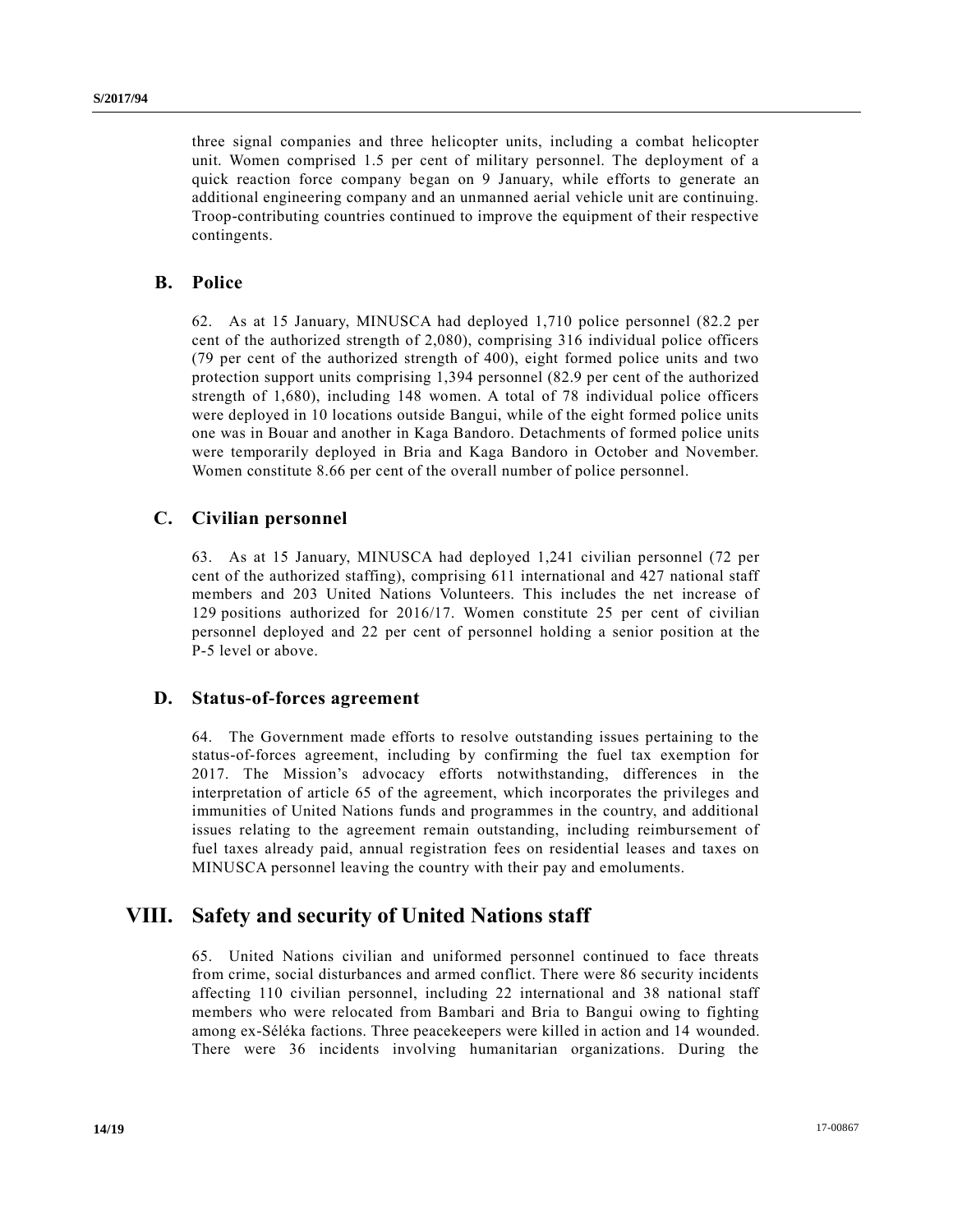demonstrations in Bangui on 24 October, five international civilian personnel had their residences burgled by armed assailants.

## **IX. Serious misconduct, including sexual exploitation and abuse**

66. The number of allegations of serious misconduct fell in comparison with the previous reporting period. As at 30 November, the number of allegations of sexual exploitation and abuse had fallen from 16 in the previous period to 6, while other types of serious misconduct fell from 10 to zero.

67. A trained immediate response team member conducted fact-finding missions and gathered evidence within 72 hours of the five more recent allegations reported. It remains difficult to provide assistance to alleged victims of sexual exploitation and abuse owing to the lack of international and State service providers. In December, in close collaboration with the respective police- and troop-contributing countries concerned, the Office of Internal Oversight Services completed its investigation into multiple allegations of sexual exploitation and abuse in Dekoa, Kémo prefecture. The reports of the Office's investigations were shared with the troop-contributing countries to complete their own investigations and take appropriate disciplinary or criminal accountability measures, as warranted. Individuals found to have engaged in sexual exploitation or sexual abuse are prohibited from participating in future peacekeeping operations.

68. MINUSCA is implementing a new abuse action plan that defines the roles and responsibilities of its sections and United Nations partners in prevention, response and capacity-building in relation to sexual exploitation and abuse. The Mission has also developed a tracking matrix to identify gaps in victim assistance.

## **X. Financial aspects**

69. The General Assembly, by its resolution [70/271,](http://undocs.org/A/RES/70/271) appropriated the amount of \$920.7 million for the maintenance of the Mission for the period from 1 July 2016 to 30 June 2017. As at 5 January 2017, unpaid assessed contributions to the special account for MINUSCA amounted to \$243.6 million. Total outstanding assessed contributions for all peacekeeping operations as at that date amounted to \$1,801.7 million. Troop and formed police costs have been reimbursed. Reimbursements of contingent-owned equipment have also been up to 30 September 2016, in accordance with the quarterly payment schedule.

## **XI. Observations**

70. Developments over the past four months in the Central African Republic reflect the fact that, even though the conclusion of the political transition has generated positive momentum, the country continues to face significant challenges. The mobilization of the international community at the Brussels Conference represented a strong expression of international solidarity. The adoption of key reform plans on areas such as the security sector, disarmament, demobilization and reintegration and gender parity, coupled with progress in making the Special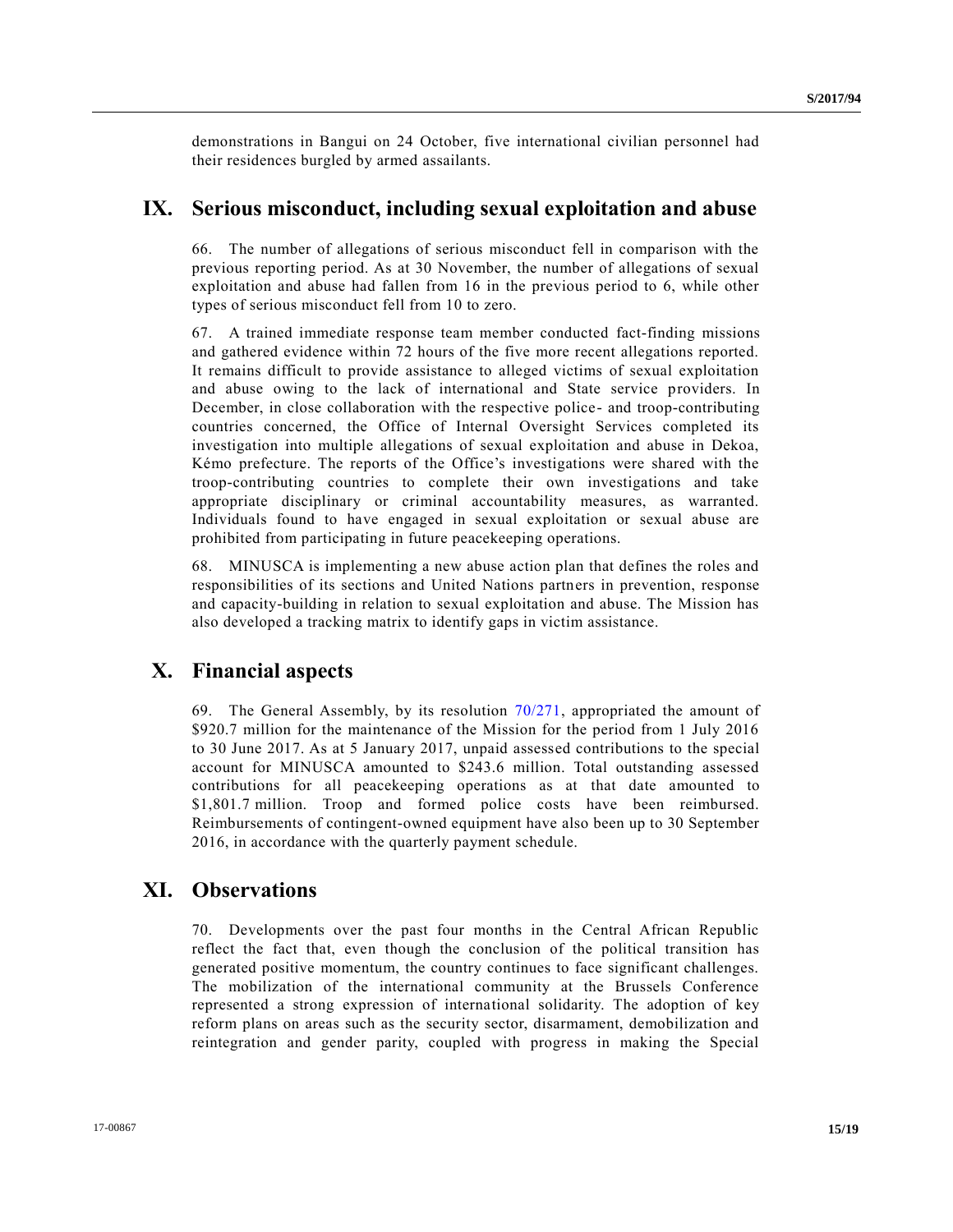Criminal Court operational, reconfirmed the commitment of the Central African authorities to moving forward. Nevertheless, the soaring violence since the end of the rainy season stands as a stark reminder of the limits of State authority and the destructive role that armed groups continue to play in the country. Without improved security and tangible progress in tackling the root causes of the conflict, the risk that the fragile gains made thus far will be reversed remains all too real.

71. The fighting between two ex-Séléka armed groups, FPRC and UPC, must end. These senseless clashes, driven by power struggles and competition for resources, are taking a disproportionate toll on civilians. I deplore all attacks against civilians, the widespread abuses and violations of human rights and the looting of humanitarian premises. Both parties must immediately lay down their weapons and enter into a genuine process of disarmament and political dialogue to restore peace. MINUSCA will make full use of its capacities to protect civilians and prevent the continuation of this fighting. I call upon regional leaders and institutions with the power to influence armed groups to persuade them to lay down their weapons and immediately join the framework for dialogue established by the President.

72. I am outraged by the continued attacks on peacekeepers who are deployed in the country to serve the people and help them to find a path to peace and stability. I strongly condemn attacks against and the killing of United Nations peacekeepers, which may constitute war crimes, and call for the perpetrators to be held accountable.

73. The end of the political transition generated popular hope for change and high expectations for stability and recovery. I commend the President for his commitment to bringing about lasting peace. I urge him and his Government to continue to fulfil the promises made to the public in his inaugural speech, the Mutual Engagement Framework and the National Recovery and Peacebuilding Plan. With limited capacity to project State authority and provide tangible benefits to the population in the short term, the Government must continue to call for peace and inclusive dialogue while steadfastly advancing governance reforms and pursuing reconciliation. I urge all government institutions to work collaboratively towards the implementation of the recommendations made during the Bangui Forum on National Reconciliation, including the negotiation of a new social pact to bind the country together. This effort, which is aimed at fostering national cohesion, will require deeper grass-roots contacts with all citizens.

74. I applaud the continued commitment of the President to advancing the government-led dialogue with the armed groups. The United Nations will continue to support the dialogue. The agreement reached with 12 of the main 14 armed groups on the disarmament, demobilization, reintegration and repatriation strategy is of critical importance. There should not, however, be any illusion that disarmament, demobilization, reintegration and repatriation will be a panacea to advance peace and to address the deep and legitimate grievances of all communities. I urge the Government to proceed expeditiously in broadening the dialogue with the armed groups, including by exploring options for integration into the security sector and participation in the Administration, as well as by considering interim security arrangements, without which disarmament may fail.

75. A broadened dialogue must, however, refrain from offering amnesty for war crimes, crimes against humanity and other gross violations of human rights. Such a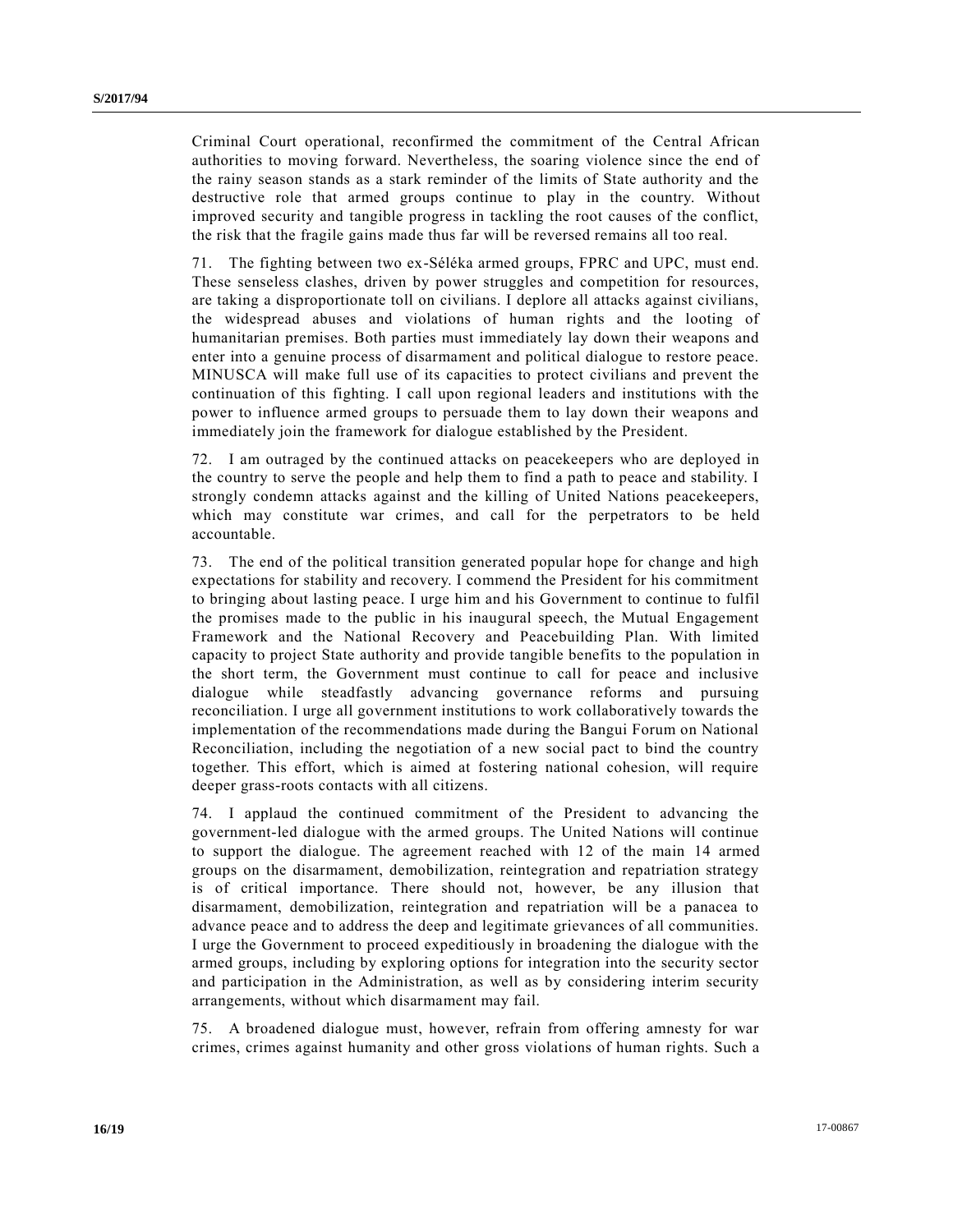blanket amnesty would perpetuate impunity and undermine the desire for justice expressed at the Bangui Forum. I welcome the engagement of the African Union, ECCAS and other partners in promoting mediation initiatives. It is ess ential that all such efforts be aimed at strengthening the legitimate authorities and the government-led peace process by bringing into their fold those armed groups that remain outside it. The leaders of the subregion are called upon to support the President's efforts in the interests of longer-term peace and security along their shared borders.

76. Advancing security sector reform is an essential prerequisite for addressing the root causes of the conflict. I welcome the progress in this regard through the adoption of a national security policy and the successful training by the European Union Military Training Mission of a Central African infantry company. It is essential that the conversion of the new security policy into a national strategy be subject to wide consultations with all stakeholders. This national strategy will also need to include specific steps to establish professional, ethnically representative and regionally balanced national defence and internal security forces, beginning with the upcoming recruitment of police officers and gendarmes and the training of new military units. MINUSCA will collaborate with the European Union in support of national efforts to ensure that the training of the Central African military takes the stabilization and reconciliation agenda forward. The Government is called upon to ensure that the process of certifying members of the armed forces continues unhindered. The President's approval of the five-year capacity-building and development plan for the police and the gendarmerie is an important first step. As the lead actor on the reform of the police and the gendarmerie, MINUSCA will support efforts to recruit, train and deploy at least 500 gendarmes and police officers. It will be important for international partners to support security sector reform in a coordinated manner.

77. I am encouraged by the progress achieved towards making the Special Criminal Court operational. Less encouraging, however, are the setbacks in the restoration of the rule of law and the national judicial system, which has been greatly disrupted by the recent violence. We must remain resolute in our efforts to combat impunity, including through the establishment of a national programme for the protection of victims and witnesses, together with a legal aid system. I urge the development of a comprehensive national transitional justice strategy to tackle human rights violations and abuses, both past and present. Further steps to strengthen the independence of the judiciary are needed, and work to advance the demilitarization of the prison service must continue.

78. Building a sense of shared belonging among Central Africans is a multifaceted undertaking that requires the Government's long-term commitment and investment. Reconciliation must be actively pursued and nurtured. I welcome the adoption of the national reconciliation strategy. Its implementation will require dedicated leadership and it will play an essential role in the country's stability and prosperity, including in the safe return of the displaced and refugees. All initiatives undertaken by parliamentarians in support of national dialogue and reconciliation are welcome. I urge them to continue to improve the legislative framework defining the roles and responsibilities of citizens, together with the institutional capacity to enforce equal protection under the law. In this regard, the National Assembly is called upon to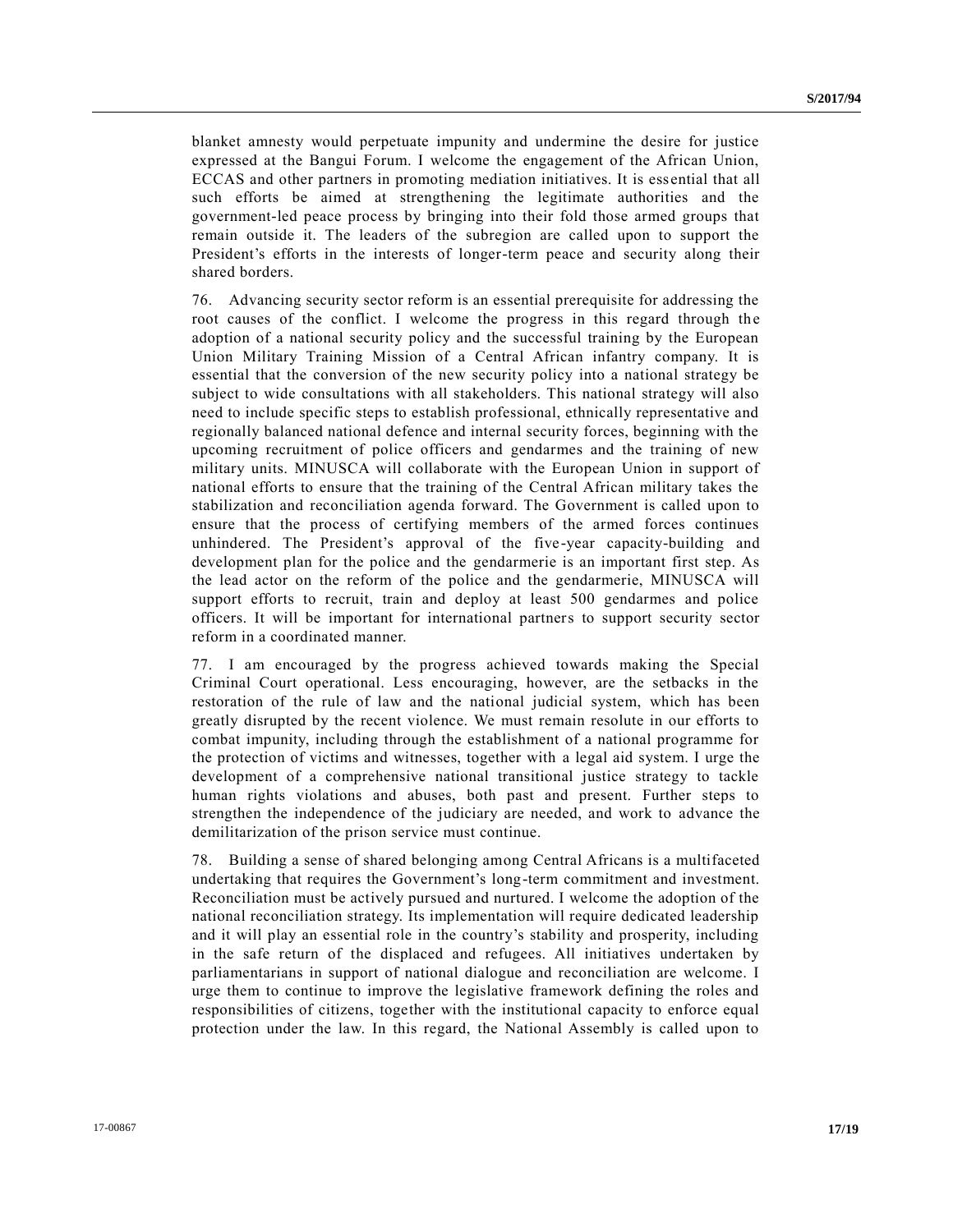support reconciliation efforts by taking up the bills to establish Muslim holidays, as recommended at the Bangui Forum, and a new iteration of the Nationality Code.

79. The Brussels Conference of 17 November resulted in pledges of more than \$2.2 billion. This demonstration of solidarity embodies the commitment of the international community to learning from the lessons of the past and not disengaging prematurely. I urge international partners to honour their commitments, lest efforts to sustain peace falter. The subregion is encouraged to continue to play a constructive role by collaborating to tackle common security issues, including those relating to armed groups, seasonal migration, arms trafficking and the smuggling of natural resources.

80. The Government must accord priority to efforts to equitably meet the urgent needs of the population through the provision of public goods and services. I urge it to take steps to respond to the needs of young people to obtain an education and employment as a bulwark against association with armed groups and falling into crime. Tangible results in these areas will contribute substantially to the mutually reinforcing dynamic of peace and development. Needs are immense and expectations must be managed, but progress is possible. I stress the importance of avoiding the appearance and practice of corruption, and urge the Government to hold individuals accountable for plundering public resources, including those pledged by donors for the welfare of the population. The Government and international partners must make full use of the Mutual Engagement Framework and the National Recovery and Peacebuilding Plan follow-up mechanisms to foster progress in these areas, including to focus on the key priorities where the limited capacities of the State can be strengthened.

81. I am deeply concerned by the deteriorating humanitarian situation. The lack of funding for the humanitarian response risks bringing essential humanitarian activities to a near halt in the coming weeks. To avoid a further exacerbation of the situation, which could also undermine peace efforts, the international community is urged to contribute urgently and generously to the Humanitarian Response Plan.

82. I am grateful to my Special Representative for the Central African Republic and Head of MINUSCA, Parfait Onanga-Anyanga, for his unwavering dedication and leadership. I am deeply appreciative of the work of the personnel of MINUSCA and the United Nations country team in a demanding environment. I am also grateful to my Acting Special Representative for Central Africa and Head of the United Nations Regional Office for Central Africa, François Louncény Fall, for his role in the subregion in support of the Central African Republic. I thank the African Union, troop- and police-contributing countries, ECCAS, the European Union, the World Bank, international partners and multilateral and non-governmental organizations for their continued efforts to work with the Central Africans towards a better future.